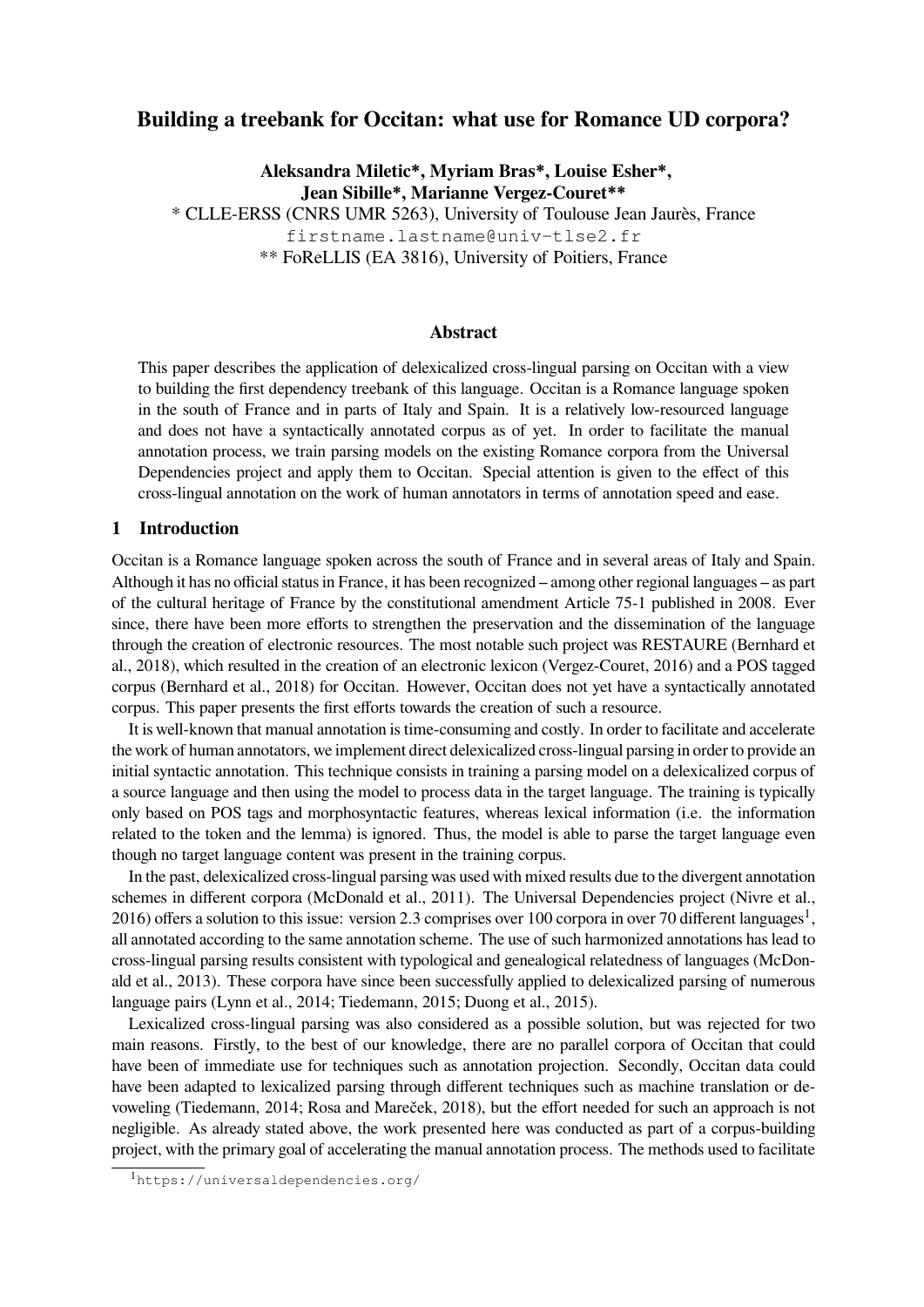the annotation were therefore not to be more costly than manual annotation itself. Given this constraint, delexicalized cross-lingual parsing was chosen as the most straightforward approach.

Direct delexicalized cross-lingual parsing has been used to initiate the creation of an Old Occitan treebank. Scrivner and Kübler (2012) used Catalan and Old French corpora for cross-lingual transfer of both POS tagging and parsing. Unfortunately, we were unable to locate the resulting corpus. We therefore decided to implement delexicalized cross-lingual parsing based on the Romance corpora made available by the UD project. In this paper we present the quantitative evaluation of this process, but also the effects of this technique on the work of human annotators in terms of manual annotation speed and ease.

The remainder of this paper is organized as follows. First, we give a brief linguistic description of Occitan (Section 2); in Section 3 we describe the resources and tools used in our experiments; we then present the quantitative evaluation of the parsing transfer (Section 4) and analyze the impact of this method on the manual annotation (Section 5). Lastly, we draw our conclusions and discuss future work in Section 6.

### **2 Occitan**

Occitan is a Romance language spoken in a large area in the south of France, in several valleys in Italy and in the Aran valley in Spain. It shares numerous linguistic properties with several other Romance languages: it displays number and gender inflection marks on all members of the NP, and it has tense, person and number inflection marks on finite verbs (cf. example 1). It is a pro-drop language with relatively free word order and as such it is closer to Catalan, Spanish and Italian than to French and other regional languages from the north of France.



Another crucial property of Occitan from the NLP point of view is that it has not been standardized. It has numerous varieties organized in 6 dialectal groups (Auvernhàs, Gascon, Lengadocian, Lemosin, Provençau and Vivaro-Aupenc). Also, there is no global spelling standard, but rather two different norms, one called the *classical*, based on the Occitan troubadours' medieval spelling, and the other closer to the French language conventions (Sibille, 2000). This double diversity which manifests itself both on the lexical level and in the spelling makes Occitan particularly challenging for NLP.

To avoid the data sparsity issues that can arise in such a situation while working on small amounts of data, we decided to initiate the treebank building process with texts in Lengadocian and Gascon written using the classical spelling norm. Once we produce a training corpus sufficient to generate stable parsing models in these conditions, other varieties will be added.

### **3 Resources and tools**

To implement cross-lingual delexicalized parsing, we used the Romance language corpora from the UD project as training material, we created a manually annotated sample of Occitan to be used as an evaluation corpus, and we used the Talismane NLP suite to execute all parsing experiments. Each of these elements is presented in detail below.

#### **3.1 UD Romance corpora**

Universal Dependencies v2.3 comprises 22 different corpora in 8 Romance languages (Catalan, French, Galician, Italian, Old French, Portuguese, Romanian, and Spanish). These corpora vary in size (from 23K tokens in the PUD corpora in French, Italian, Portuguese and Spanish to 573K tokens in the FTB corpus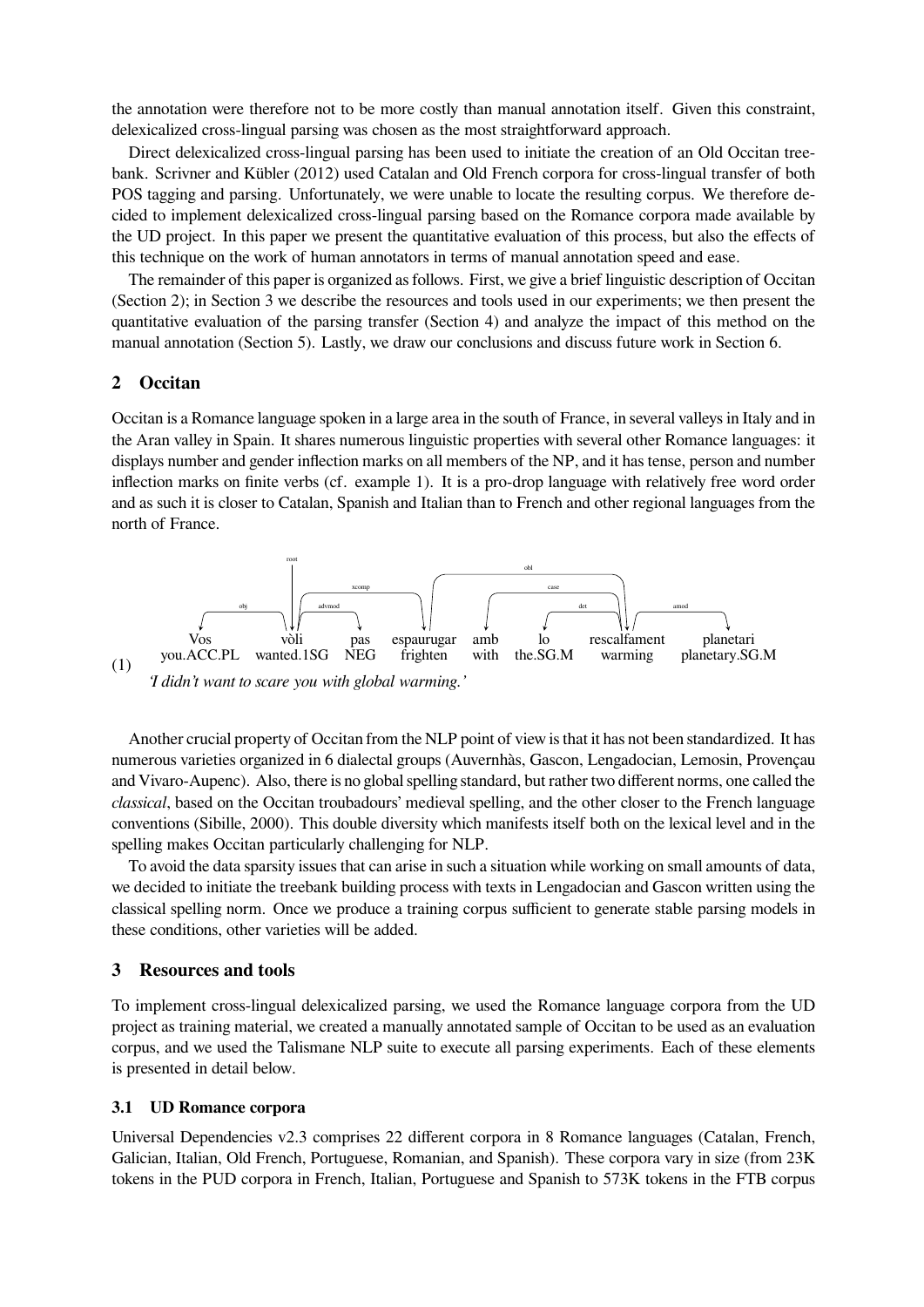of French), as well as in terms of content: they include newspaper texts, literature, tweets, poetry, spoken language, scientific and legal texts.

Some of these corpora were excluded from our experiments. Some were eliminated based on the text genre. The Occitan corpus we are working on consists mainly in literary and newspaper texts. We therefore did not include corpora containing spoken language and tweets. Secondly, in order to ensure the quality of the parsing models trained on the corpora, we only selected those built through manual annotation or converted from such resources. Lastly, for practical reasons, we only kept the corpora that already had designated train and test sections. This resulted in a set of 14 corpora, but all 8 languages are represented (for the full list, see Section 4.1).

These corpora integrate different sets of morphosyntactic traits, and some of them implement a number of two-level syntactic labels. In order to maintain consistency between the training corpora, but also with the Occitan evaluation sample, no morphosyntactic traits were used in training, and syntactic annotation was reduced to the basic one-level labels.

#### **3.2 Manually annotated evaluation sample in Occitan**

In order to evaluate the suitability of the delexicalized models for the processing of our target language, we created an evaluation sample in Occitan. This sample contains around 1000 tokens from 4 newspaper texts, 3 of which are in Lengadocian and 1 in Gascon (cf. Table 1). The sample is tagged with UD POS tags, obtained by a conversion from an existing Occitan corpus which was tagged manually using EAGLES and GRACE tagging standards (Bernhard et al., 2018). As of yet, the sample contains no fine-grained morphosyntactic traits<sup>2</sup>.

| Sample             | Dialect     | No tokens |    | No POS No labels |
|--------------------|-------------|-----------|----|------------------|
| jornalet-atacs     | Lengadocian | 272       |    | 25               |
| jornalet-festa     | Lengadocian | 353       | 13 | 24               |
| jornalet-lei       | Lengadocian | 310       | 12 | 20               |
| jornalet-estanguet | Gascon      | 217       | 12 | 24               |
| <b>TOTAL</b>       |             | 1152      | 14 | 27               |

|  |  | Table 1: Occitan evaluation sample |  |
|--|--|------------------------------------|--|
|--|--|------------------------------------|--|

At the moment, the syntactic annotation is limited to first-level dependency labels (no complex syntactic labels). This is due to the fact that the annotation of this evaluation sample was in fact the first round of syntactic annotation in the project. It was therefore used to test and refine the general UD guidelines, but also to gather information as to which two-level labels may be necessary. The result of this analysis will be included in the next round of annotation.

The syntactic annotation of the sample was done manually using the brat annotation tool (Stenetorp et al., 2012). Each text was processed by one annotator who had extensive experience with dependency syntax, UD guidelines and the annotation interface (although not on Occitan), and one novice. The inter-annotator agreement on the sample in terms of Cohen's *kappa* (excluding punctuation marks) is 88.1. This can be considered as a solid result given that this was the very first cycle of annotation. All disagreements were resolved in an adjudication process, resulting in a gold-standard annotated sample.

#### **3.3 Talismane NLP suite**

For all parsing experiments described in this paper, we used Talismane (Urieli, 2013). It is a complete NLP pipeline capable of sentence segmentation, tokenization, POS tagging and dependency parsing. It currently integrates 3 algorithms: perceptron, MaxEnt, and SVM. The Talismane tagger has already been successfully used on Occitan for POS tagging in a previous project (Vergez-Couret and Urieli, 2015), on the outcomes of which the current project is founded. Talismane gives full access to the learning features, which can be defined by the user. Thus, it suffices to adapt the feature file in order to define the desired

 $2$ The original corpus annotation does encode some lexical traits, which will be recuperated and included in the UD conversion in immediate future. However, the original corpus does not contain any inflectional traits.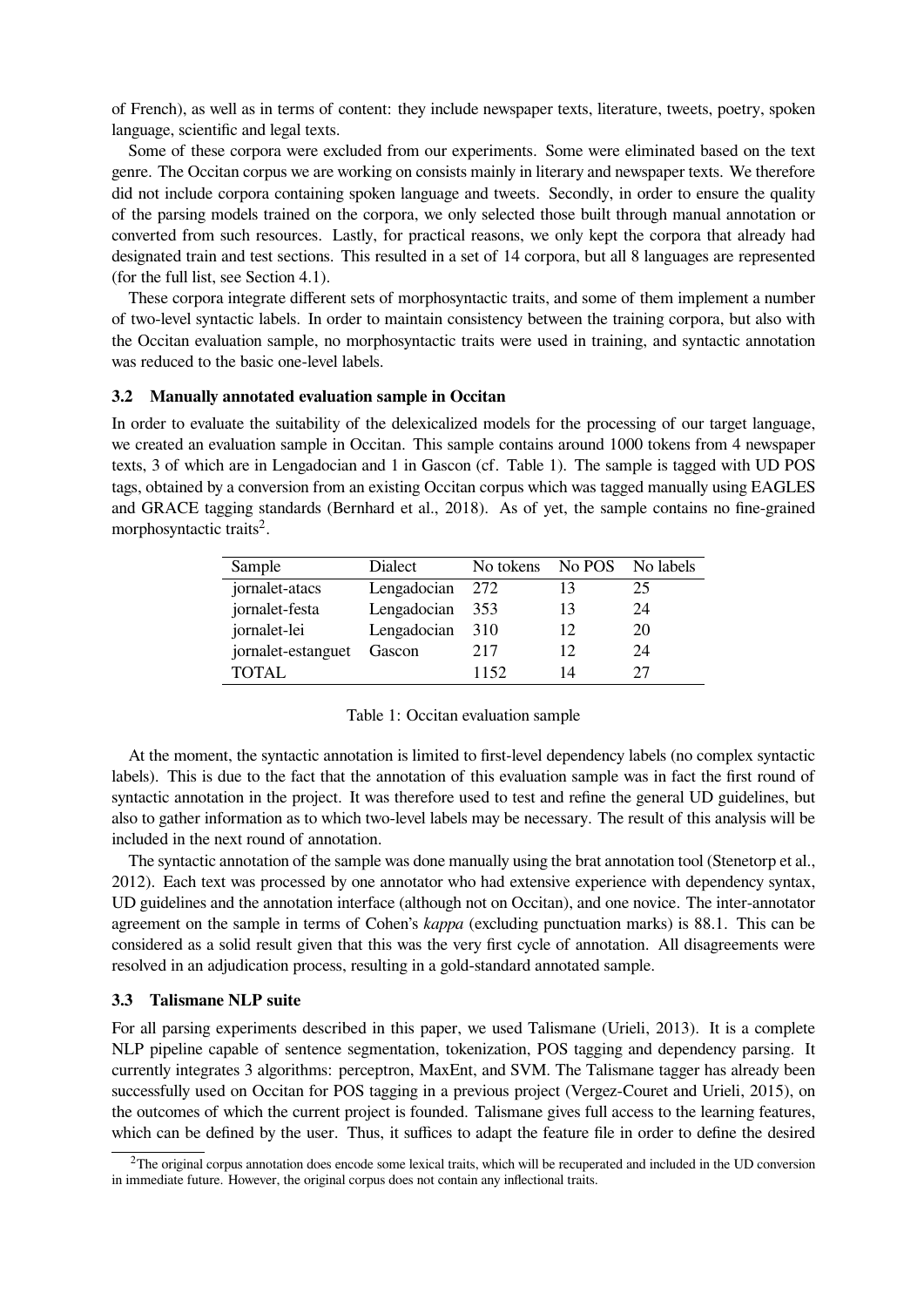learning conditions: in our case, no lemma-based or token-based features were included in the feature set, which dispensed the user from the need to modify the learning corpora. This was particularly useful given the number of corpora used. However, numerous recent works have shown that tools based on neural networks outperform classical machine learning algorithms in tasks including dependency parsing, while often offering comparable practical advantages (Zeman et al., 2017; Zeman et al., 2018). One of the future steps in the continuation of this work will be to test neural network parsers on our data.

# **4 Transferring delexicalized parsing models to Occitan**

We used Talismane's SVM algorithm to train models on the selected corpora. Learning was based on the POS tag features of the processed token and its linear and syntactic context, and different combinations thereof (34 features in total). Since the features were light, the training generated relatively compact models even for the largest corpora (the biggest at 130MB). The generated models were evaluated first on their respective test samples and then on the manually annotated Occitan sample. The results are discussed below.

# **4.1 Baseline evaluation**

The goal of this first evaluation was to establish the baseline results for each model. This baseline was to be used to assess the stability of the models when transferred to Occitan. The results are given in Table 2. The corpus names contain the language code and the name of the corpus in lowercase. Parsing results are given as  $LAS<sup>3</sup>$  and  $UAS<sup>4</sup>$ . The top 5 models in terms of the LAS are highlighted in bold.

| Corpus                    | Train size | Test size | LAS   | <b>UAS</b> |
|---------------------------|------------|-----------|-------|------------|
| ca ancora                 | 418K       | 58K       | 77.82 | 82.20      |
| es ancora                 | 446K       | 52.8K     | 76.75 | 81.29      |
| es_gsd                    | 12.2K      | 13.5K     | 74.88 | 78.81      |
| fr_partut                 | 25K        | 2.7K      | 82.41 | 84.60      |
| $fr\_gsd$                 | 364K       | 10.3K     | 78.51 | 81.81      |
| fr_sequoia                | 52K        | 10.3K     | 78.29 | 80.71      |
| $fr_f$ ftb                | 470K       | 79.6K     | 68.93 | 73.08      |
| gl_treegal                | 16.7K      | 10.9K     | 73.91 | 78.79      |
| it_isdt                   | 294K       | 11.1K     | 81.03 | 84.19      |
| it_partut                 | 52.4K      | 3.9K      | 82.66 | 85.22      |
| ofr_srcmf                 | 136K       | 17.3K     | 69.41 | 79.09      |
| pt_bosque                 | 222K       | 10.9K     | 77.41 | 81.27      |
| pt_gsd                    | 273K       | 33.6K     | 80.2  | 83.2       |
| ro_rrt                    | 185K       | 16.3K     | 71.87 | 78.92      |
| ro_nonstandard            | 155K       | 20.9K     | 65.59 | 75.45      |
| es_ancora+gsd             | 458.2K     | 66.3K     | 73.14 | 78.24      |
| fr_partut+gsd+sequoia     | 441K       | 23.3K     | 73.69 | 77.57      |
| fr_partut+gsd+sequoia+ftb | 911K       | 102.9K    | 74.87 | 78.55      |
| it_isdt+partut            | 346.4K     | 15K       | 81.78 | 84.66      |
| pt_bosque+gsd             | 495K       | 44.5K     | 76.09 | 81.47      |
| ro nonstand+rrt           | 340K       | 37.2K     | 67.21 | 76.06      |

Table 2: Baseline evaluation of models trained on UD Romance corpora

The LAS varies from 65.59 (ro\_nonstandard) to 82.41 (fr\_partut), and the UAS from 73.08 (fr\_ftb) to 85.22 (it partut), with the top 5 models acheiving an LAS  $> 80$  and a UAS  $> 83$ . We also tested the option of merging several corpora in the same language (cf. the lower half of the table) under the supposition that,

 $3$ Labelled Attachment Score: percentage of tokens for which both the governor and the syntactic label were identified correctly.

<sup>4</sup>Unlabelled Attachment Score: percentage of tokens for which the governor was identified correctly, regardless of the syntactic label.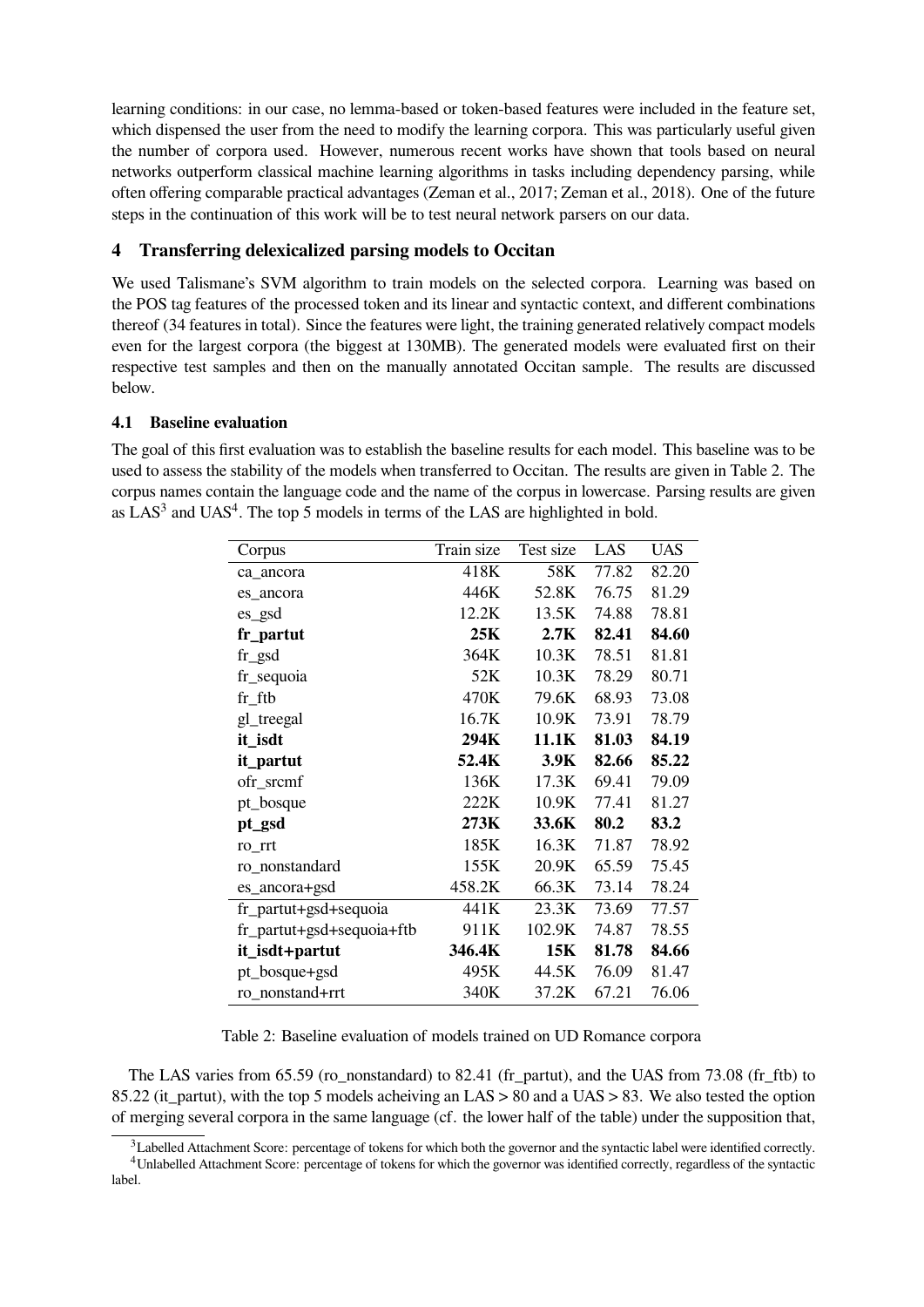given the shared annotation scheme, this would equate to having a larger training corpus and boost the results. However, none of the combined corpora produced a model that surpassed the best performing individual model, although it isdt+partut did score among the top 5. This seems to indicate that there are divergences in the application of the UD annotation scheme between different corpora of the same language, resulting in inconsistent annotations in the merged corpora. Indeed, at least one such discrepancy was spotted in the French corpora during this work: the temporal construction *il y a* 'ago' is annotated in three different ways in the GSD, ParTUT and Sequoia corpora. Nevertheless, it should be noted that such effects can also be due to the fact that the content of the combined corpora was simply concatenated and not reshuffled, which may have had a negative effect on the learning algorithm.

Nevertheless, since the baseline performances were not necessarily directly indicative of the results that each model would achieve on Occitan, all models generated in this step were tested on Occitan too.

#### **4.2 Evaluation on Occitan**

Table 3 details the results of the parsing evaluation on the manually annotated Occitan sample presented in section 3.2. The models are listed from best to worst in terms of LAS. Since the test sample contains around 1000 tokens, a different annotation of a single token constitutes roughly a 0.1% change in the parsing scores. Therefore, the scores are rounded to one decimal point.

| Train corpus                 | LAS  | <b>UAS</b> | Train corpus    | LAS  | <b>UAS</b> |
|------------------------------|------|------------|-----------------|------|------------|
| it_isdt                      | 71.6 | 76.0       | ca_ancora       | 68.6 | 75.2       |
| it_isdt+partut               | 71.3 | 75.9       | fr_sequoia      | 68.6 | 73.3       |
| fr_partut+gsd+sequoia        | 70.8 | 75.7       | es_gsd          | 67.8 | 73.4       |
| $fr\_gsd$                    | 70.4 | 75.9       | fr ftb          | 67.4 | 72.5       |
| pt_bosque                    | 70.0 | 75.3       | ro rrt          | 67.1 | 72.2       |
| it_partut                    | 69.7 | 74.1       | ro nonstand+rrt | 66.6 | 72.0       |
| $fr$ _partut+gsd+sequoia+ftb | 69.6 | 74.4       | pt_bosque+gsd   | 66.4 | 74.3       |
| fr_partut                    | 69.4 | 74.6       | pt_gsd          | 63.1 | 73.3       |
| es_ancora+gsd                | 69.1 | 74.9       | ro nonstand     | 60.2 | 72.7       |
| es ancora                    | 69.0 | 75.3       | ofr scmrf       | 59.2 | 66.0       |
| gl_treegal                   | 68.7 | 73.4       |                 |      |            |

Table 3: Evaluation on the manually annotated Occitan sample. (Bold: models selected for further experiments.)

In this evaluation scenario, the LAS varies from 59.2 (ofr\_scmrf) to 71.6 (it\_isdt), whereas the UAS ranges from 66.0 (ofr\_scmrf) to 76.0 (it\_isdt). Rather surprisingly, among the top 5 models we find three based on French and Portugese corpora, although these languages are not traditionally considered as close to Occitan. What is more, the languages that have already been used for delexicalized parsing transfer on Occitan, namely Catalan and Old French (Scrivner and Kübler, 2012), come in as 14th and last, respectively. Also, the pt\_bosque model scores here as 5th, whereas it was only 10th in the baseline evaluation. It is also interesting to note that the best results here come from large corpora, the smallest in the top 5 being pt\_bosque with 222K tokens. Finally, the only model that did not suffer important performance loss is fr\_partut+gsd+sequoia: it lost 2.9 LAS points and 1.9 UAS points, whereas the other four lost 7-10 LAS points and 6-8 UAS points. This may indicate that the diversity of linguistic content that was a disadvantage in the baseline evaluation actually provided robustness to the model which allowed it to maintain its performance when transferred to Occitan. This however has to be further investigated.

For the following step, we selected the best performing model for each of the languages in the top 5 (it\_isdt, fr\_partut+gsd+sequoia, pt\_bosque) and used them to pre-annotate new Occitan samples. It is important to note that the difference in scores between it isdt and it idst+partut is explained by different annotation of 3 tokens when it comes to LAS, and 1 token when it comes to UAS, whereas the difference between it isdt+partut and e.g. pt\_bosque is much more important. However, we preferred having models based on different languages and comparing their performances rather than adhering strictly to the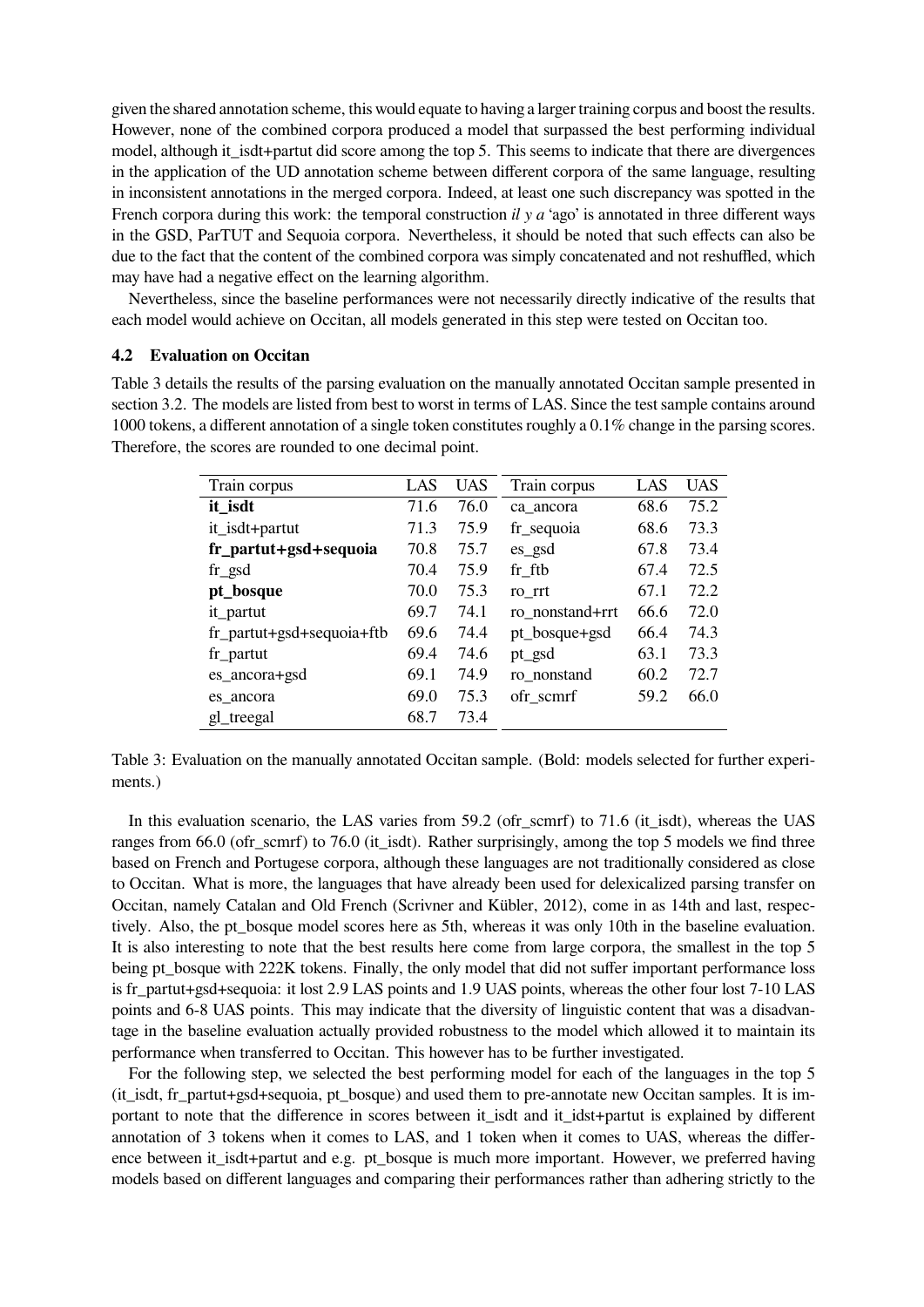quantitative results.

## **5 Annotating Occitan: parsing process and manual correction analysis**

The models selected in the previous step were applied to new samples of Occitan text. Coming from an existing corpus, these samples already had a manual POS annotation needed to put the delexicalized models to work. The resulting annotation was then submitted for validation to an experienced annotator. The corrected analysis was used as a gold standard against which the initial automatic annotation was evaluated. The manual annotation process also allowed us to observe the specificities of the annotation produced by the models and their impact on the manual annotation process.

## **5.1 Parsing new Occitan samples with selected UD models**

Each of the 3 selected models was used to parse a new, syntactically unannotated sample of some 300 tokens of Occitan text. In order to minimize the bias related to the intrinsic difficulty of the text, we selected samples from the same source<sup>5</sup>. The annotation produced by the models was filtered: since it can be very time-consuming to correct erroneous dependencies, we only retained the dependencies for which the parser's decision probability score was >0.7. This was possible thanks to a Talismane option allowing to output the probability score for each parsing decision. Several other thresholds were tested (0.5, 0.6, 0.8, 0.9), and 0.7 was chosen for a balanced ratio between the confidence level and the sample coverage. Although research on parser confidence estimation has shown that more complex means may be needed to obtain reliable confidence estimates (Mejer and Crammer, 2012, e.g.), the Talismane probability scores have already been used in this fashion and have been judged as adequate by human annotators (Miletic, 2018).

Table 4 shows the size of each sample, the model used to parse it and the coverage of the sample by the model when the 0.7 probability filter is applied. This partial annotation was then imported into the brat annotation tool and validated by an experienced annotator. Using this manually validated annotation as the gold standard, we calculated the percentage of correct annotations in the initial partial annotation submitted to the annotator (cf. Table 4, columns LAS and UAS). Punctuation annotation was excluded, since punctuation marks are always attached to the root of the sentence. We also give the duration of manual annotation for each sample.

| Sample           | Model                              | Size     | Coverage at        |      |              | LAS UAS Duration of |
|------------------|------------------------------------|----------|--------------------|------|--------------|---------------------|
|                  |                                    | (tokens) | prob. level $>0.7$ |      |              | man. annot.         |
| viaule 1 it isdt |                                    | 352      | 84.7%              |      | 81.2 88.7 30 |                     |
|                  | viaule_2 fr_partut+gsd+sequoia 325 |          | $86.5\%$           |      | 74.8 85.2 32 |                     |
|                  | viaule_3 pt_bosque                 | 337      | 88.3%              | 84.5 | $89.4$ 21'   |                     |

| Table 4: Results of the manual annotation of new Occitan samples |  |  |  |
|------------------------------------------------------------------|--|--|--|
|------------------------------------------------------------------|--|--|--|

The elevated LAS and UAS scores show that the annotator's job consisted mostly in completing the partial annotation, whereas the actual corrections were less frequent, which is in line with our annotator's observations. The ergonomic value of such input is corroborated by the annotation duration times, which point towards a mean annotation speed of around 730 tokens/h. Since this annotator's speed during the annotation of the initial evaluation sample in Occitan was around 340 tokens/h, the utility of pre-processing with transferred models is certain. In order to verify if there were any noticeable differences between the outputs of different models, we proceeded to a more detailed analysis of the validation process.

## **5.2 Manual annotation analysis**

Given the differences between the languages on which the three models were trained, we could expect some differences in their output. However, the three models performed in a largely consistent way: the annotator observed that in the three samples the internal structure of the NP was mostly well processed, whereas verbal dependents seemed to be more challenging.

<sup>5</sup>Sèrgi Viaule: *Escorregudas en Albigés*. Lo Clusèl, 2012.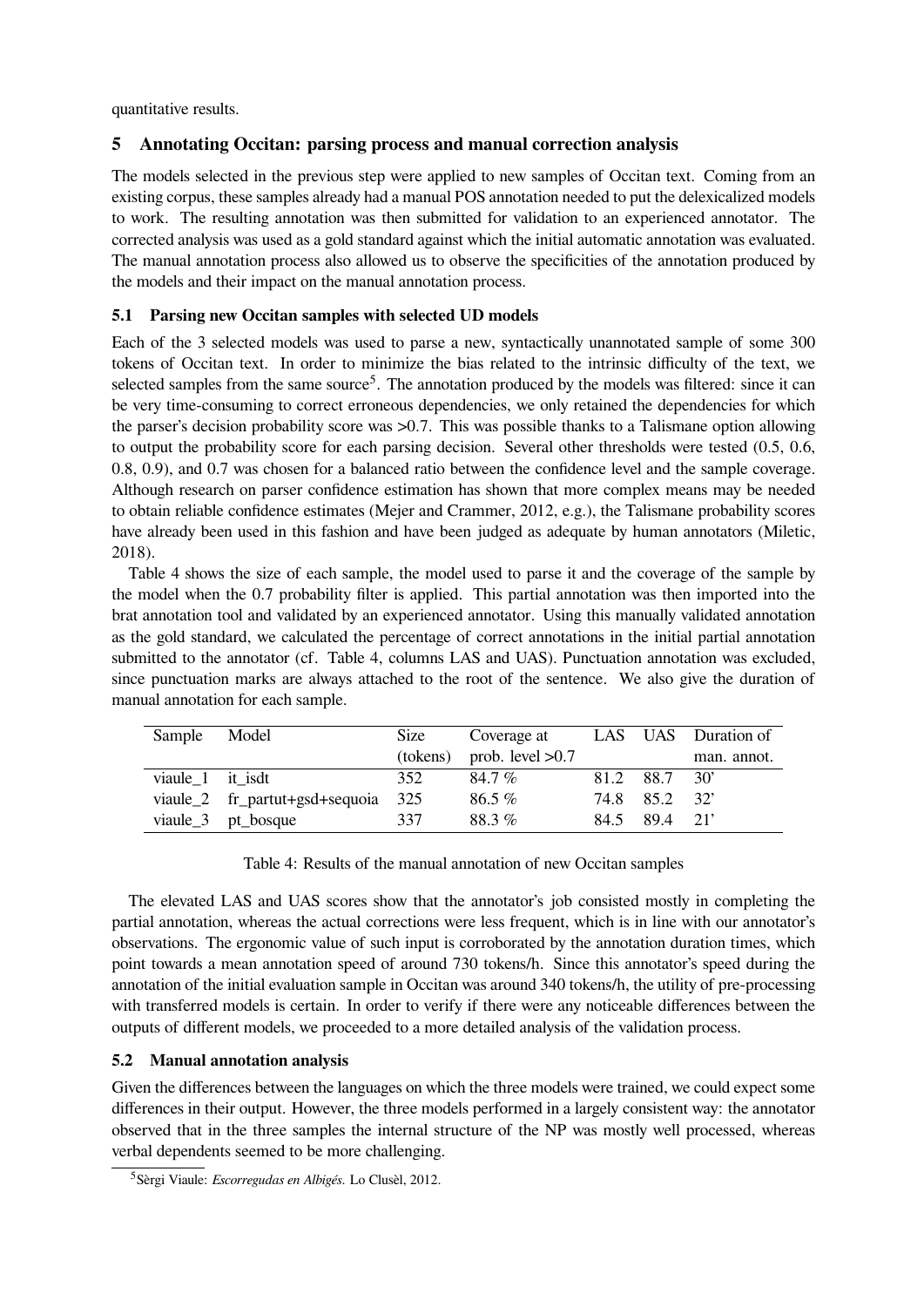An issue related to lexical information occurred with reflexive pronouns: according to the UD guidelines, these should be treated as expletives with the *expl* syntactic label. However, given the minimal POS annotation in the Occitan corpus and the fact that the models had no access to lexical information, it was impossible to distinguish these pronouns from any others. They were therefore often annotated as nominal subjects, direct objects and indirect objects, which are common functions for other types of pronouns (cf. example  $2)^6$ .



In general, the annotation of pronouns proved difficult for the three models. Pronouns in sentence-initial position were often annotated as nominal subjects (*nsubj*), and in the case of pronominal clusters, pronouns other than the first often had no annotation, indicating that the dependencies produced by the parser were not sufficiently reliable to pass our filtering criteria (cf. example 3). This may not be surprising for the model trained on French, which has an obligatory subject, but it is for the ones learned on Italian and Portuguese, which allow the dropping of the subject.



Although this type of error was recurrent, it was relatively easy to detect and correct.

Another less frequent but interesting issue retained the attention of the annotator: the auxiliaries. The Occitan verb *èsser* 'to be' can behave both as a copula and as an auxiliary in complex verbal forms, and whereas both of these usages receive the tag AUX on the POS level, their treatment on the syntactic level differs. The auxiliaries receive the label *aux* and are governed by the main verb of the complex form. The copulas are typically treated as *cop* and governed by their complement, except for the cases where they introduce a clause (cf. *The problem is that this has never been tried*), in which case they are treated as the head of the structure and carry the label most appropriate to the context in which they appear<sup>7</sup>.

The annotator noticed that the forms of *èsser* tended to be treated as auxiliaries even when they were in reality a copula, especially if there was a main verb in their proximity (cf. example 4).

Correcting these structures was particularly time consuming because the annotator not only had to correct the annotation of the verb *èsser*, but also to remove and then redo several other dependencies in its neighbourhood. This also applies to all cases of root miss-identification.

<sup>&</sup>lt;sup>6</sup>In the following examples, the syntactic annotation produced by the model is given above the sentence, with the incorrect part marked by dotted arcs. The correct analysis of the incorrect arcs is given below the sentence, in boldface arcs. The dependencies missing from the original annotation are indicated as having no governor, with *?* as label.

<sup>7</sup>Cf. the UD guidelines: https://universaldependencies.org/u/dep/all.html#al-u-dep/cop.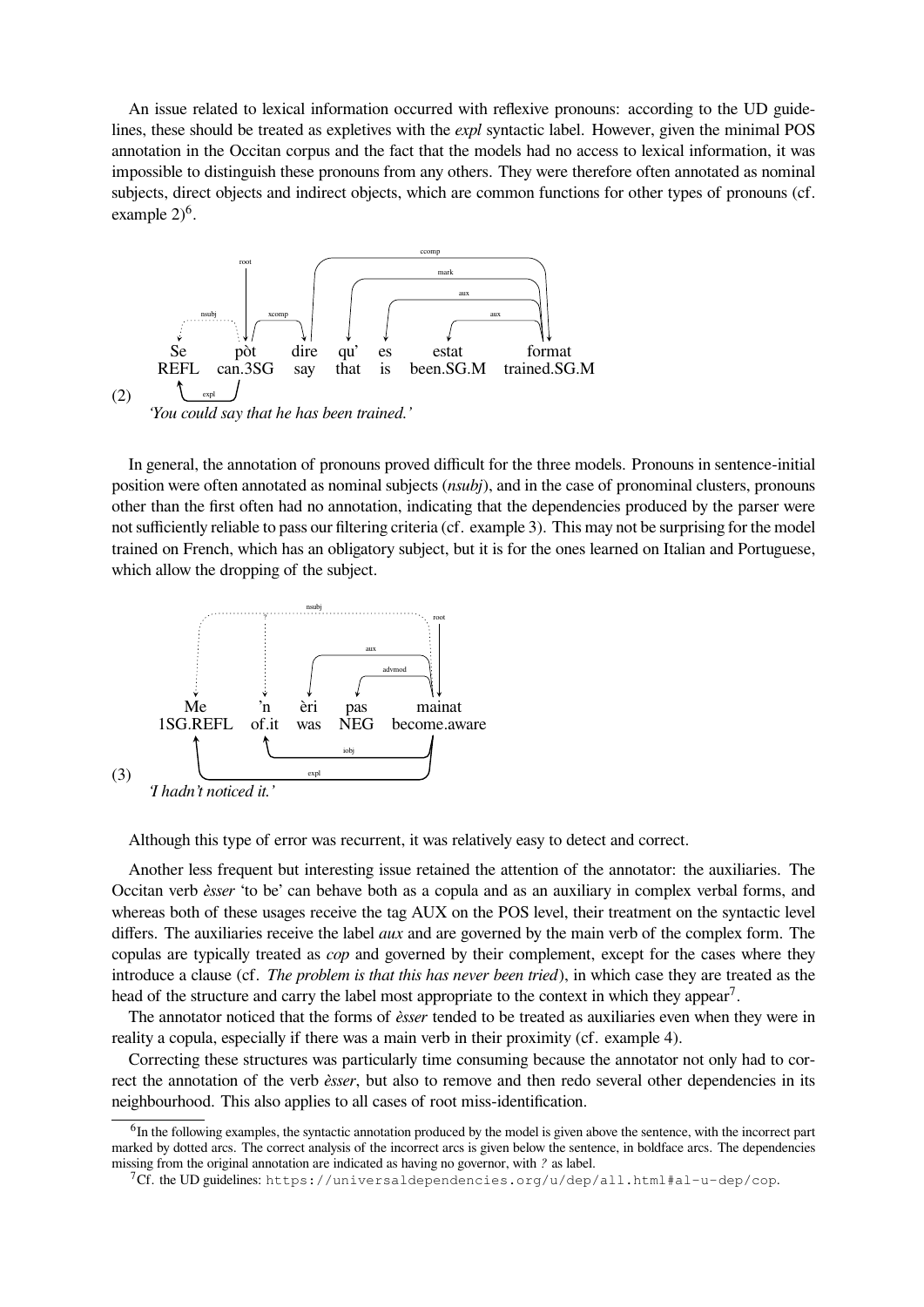

More globally, all three models had difficulties with long-distance dependencies (cf. example  $5)^8$ . The models produced relatively few of them in each of the samples, and their accuracy rate was relatively low in two of the texts (cf. Table 5). However, it should be noted that this type of dependency is a long-standing issue in parsing and may not be due to model transfer.



*'a multitude of chestnut trees and plane trees around the station'*

| Sample Model    |                                | Total long-<br>distance deps. distance deps. | Correct long- |
|-----------------|--------------------------------|----------------------------------------------|---------------|
| viaule 1 it isd |                                | 18                                           | 12            |
|                 | viaule_2 fr_partut+gsd+sequoia | - 12                                         |               |
|                 | viaule_3 pt_bosque             | 13                                           | 10            |

Table 5: Long-distance dependency annotation per text sample

As mentioned above, some of these issues are undoubtedly related to the lack of lexical information in the models. Pronoun processing may be improved simply by including the pronoun type in the morphosyntactic traits of the corpus. This step is already planned for the next cycle of syntactic annotation. The issue with the distinction between the copulas and the auxiliaries is more complex, but even here, a presence of a morphosyntactic trait indicating the nature of the main verbs in the corpus (specifically, infinitive *vs* past participle) may contribute to the solution. This information will also be added to the corpus. Finally, the consistency of the output across the three models indicates that it could be useful to merge their training corpora and learn one global model, which is another direction we will be taking in the immediate future.

### **6 Conclusions and future work**

In this paper we presented the application of cross-lingual dependency parsing on Occitan with the goal of accelerating the manual annotation of this language. 14 UD corpora of 8 Romance languages were used

<sup>&</sup>lt;sup>8</sup>For the scope of this paper, we define long-distance dependencies as having 6 or more intervening tokens between the governor and the dependent.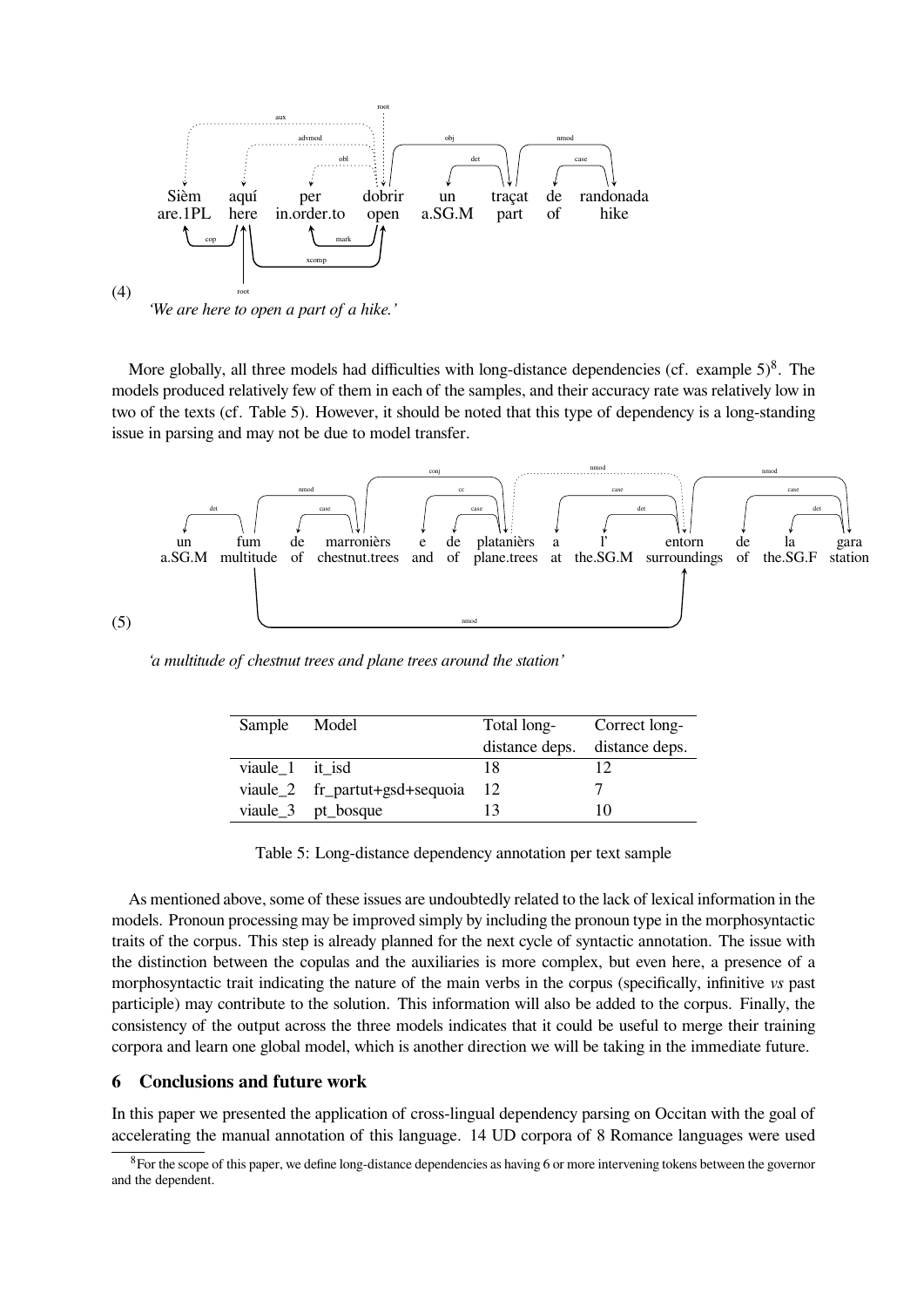to train 21 different delexicalized parsing models. These models were evaluated on a manually annotated Occitan sample. The top 5 models achieved LAS scores ranging from 70.0 to 71.6, and UAS scores from 75.3 to 76.0. They were trained on Italian, Portuguese and French. From the top 5 models, 3 were selected (one per language) and used to annotate new Occitan samples. These were then submitted to an experienced annotator for manual validation. The annotation speed in these conditions went from 340 tokens/h to 730 tokens/h and the annotator also reported greater facility in facing the task. Their observations show that the three models had largely consistent outputs, but they also note several recurring issues, such as erroneous processing of copula structures and pronouns, and problems in the identification of long-distance dependencies.

Some of these problems can be tackled by simple strategies. In order to improve pronoun and auxiliary processing, the morphosyntactic traits encoding the pronoun type and the nature of the verb form will be included in our corpora in the following annotation cycle. Given the consistent output of the three models, we will also combine their training corpora and learn one last global model in the hope of achieving further output improvements.

Regardless of these issues, the positive impact of the application of cross-lingual delexicalized parsing on the manual annotation of Occitan is clear. The annotation speed achieved by the annotator shows that they were able to almost double the amount of annotated text in around half the time needed to process the initial evaluation sample. Using the delexicalized models to pre-process the data also had an important ergonomic and psychological effect: the annotator noted that it was less daunting to correct the output of the models than to face completely blank sentences.

Finally, it is important to point out that this was a reasonably quick process. Since the goal was to accelerate manual annotation, this work had to be less costly than manual annotation itself. This condition was met: thanks to the general quality of the UD corpora and their documentation, the work described in this paper was an efficient exercise with satisfying results.

### **Acknowledgements**

The work described in this paper is supported by the Linguatec project, a European project that is part of the Interreg POCTEFA 2017 Programme.

## **References**

- Delphine Bernhard, Anne-Laure Ligozat, Fanny Martin, Myriam Bras, Pierre Magistry, Marianne Vergez-Couret, Lucie Steiblé, Pascale Erhart, Nabil Hathout, Dominique Huck, et al. 2018. Corpora with part-of-speech annotations for three regional languages of france: Alsatian, Occitan and Picard. In *11th edition of the Language Resources and Evaluation Conference*.
- Long Duong, Trevor Cohn, Steven Bird, and Paul Cook. 2015. Low resource dependency parsing: Cross-lingual parameter sharing in a neural network parser. In *Proceedings of the 53rd Annual Meeting of the Association for Computational Linguistics and the 7th International Joint Conference on Natural Language Processing (Volume 2: Short Papers)*, volume 2, pages 845–850.
- Teresa Lynn, Jennifer Foster, Mark Dras, and Lamia Tounsi. 2014. Cross-lingual transfer parsing for low-resourced languages: An Irish case study. In *Proceedings of the First Celtic Language Technology Workshop*, pages 41–49.
- Ryan McDonald, Slav Petrov, and Keith Hall. 2011. Multi-source transfer of delexicalized dependency parsers. In *Proceedings of the conference on empirical methods in natural language processing*, pages 62–72. Association for Computational Linguistics.
- Ryan McDonald, Joakim Nivre, Yvonne Quirmbach-Brundage, Yoav Goldberg, Dipanjan Das, Kuzman Ganchev, Keith Hall, Slav Petrov, Hao Zhang, Oscar Täckström, et al. 2013. Universal dependency annotation for multilingual parsing. In *Proceedings of the 51st Annual Meeting of the Association for Computational Linguistics (Volume 2: Short Papers)*, volume 2, pages 92–97.
- Avihai Mejer and Koby Crammer. 2012. Are you sure? confidence in prediction of dependency tree edges. In *Proceedings of the 2012 Conference of the North American Chapter of the Association for Computational Linguistics: Human Language Technologies*, pages 573–576.